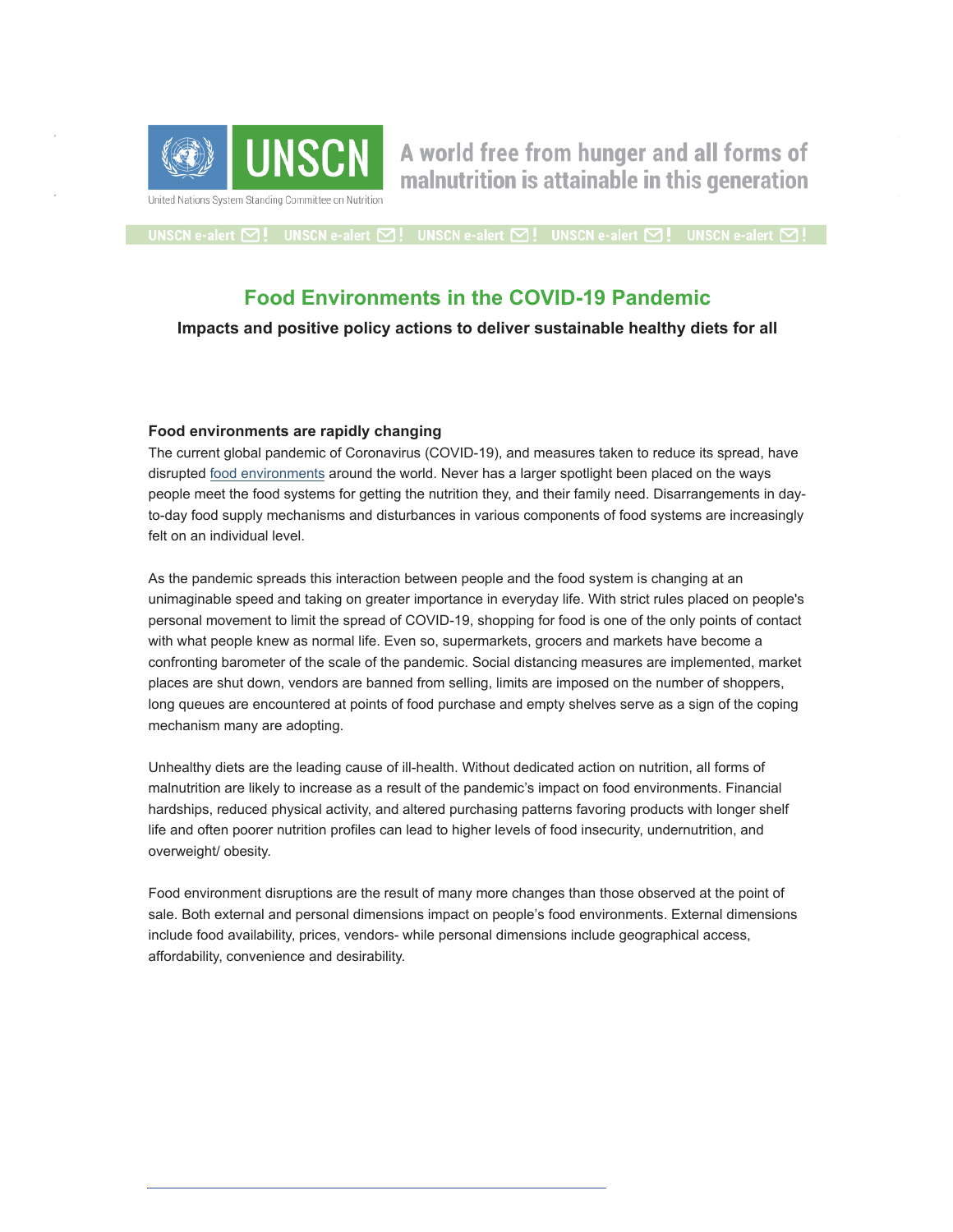

Figure 1. Possible impacts of the COVID-19 pandemic on food environments

# **Specific examples of positive policy actions to mitigate changes and improve food environments**

Many governments at all levels, as well as civil society organizations and the private sector, are already applying positive policy actions to protect food environments. The objective is to try and adapt to unavoidable changes and support sustainable healthy diets for all.

Some examples of actions taken are detailed below:

#### *External Food Environment Domains*

- Promote the smooth and secure flow of food trade in support of food security and nutrition;
- Support and protect smallholder farmers and their value chains/ market access;
- Support local food systems, through linking them with major food supply chains;
- Monitor food prices, food security and malnutrition indicators;
- Adopt subsidies and taxes which promote the purchasing and consumption of nutritious foods;
- Strengthen and adapt social protection programmes in light of price fluctuations, income losses and nutritional needs;
- Include food system and food supply chain actors as essential services to ensure availability, while protecting workers with sanitary measures;
- Upkeep of food fortification programmes;
- Support major food providers to undertake needs-based purchasing that ensures the availability of basic food items, including fresh fruits and vegetables.

#### *Personal Food Environment Domains*

- Adapt the delivery of social protection programmes to improve accessibility and affordability in a manner that complies with movement and crowd restrictions, harnesses volunteers and creates employment opportunities;
- Explore food rationing systems based on health, nutrition, equity and decency
- Strengthen nutrition education and messaging to protect breastfeeding and promote nutritious food products, dispel myths, encourage healthy cooking techniques and place emphasis on food safety and waste reduction in line with the latest nutritional advice;
- Invest in, scale-up and explore digital and other innovative and solidary approaches for food provision and grocery shopping platforms to enhance convenience; reach vulnerable populations;